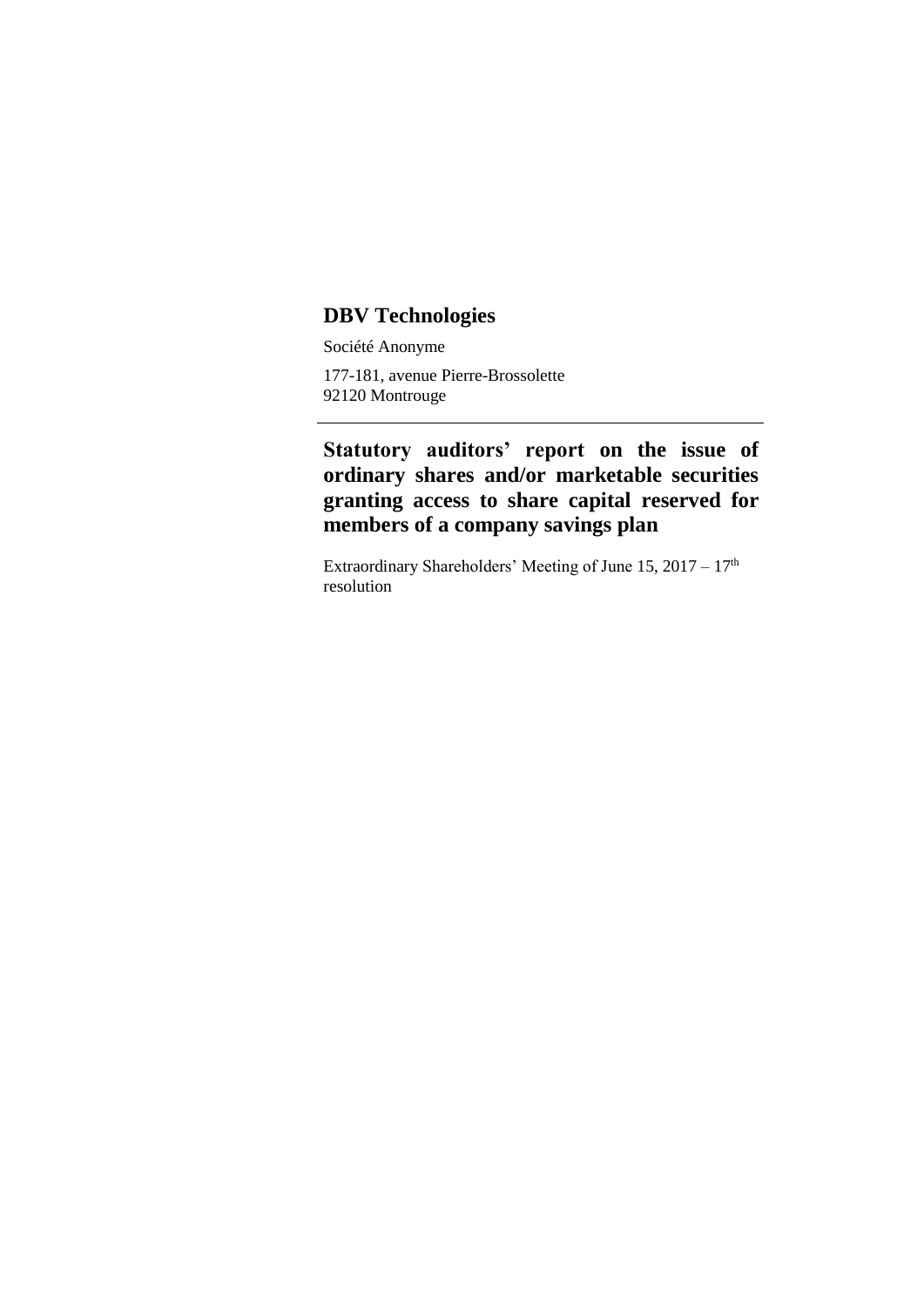**BECOUZE** 1, rue de Buffon 49100 Angers

Deloitte & Associés 185, avenue Charles de Gaulle 92524 Neuilly-sur-Seine Cedex

## **DBV Technologies**

Société Anonyme 177-181, avenue Pierre-Brossolette 92120 Montrouge

## **Statutory auditors' report on the issue of ordinary shares and/or marketable securities granting access to share capital reserved for members of a company savings plan**

Extraordinary Shareholders' Meeting of June 15,  $2017 - 17<sup>th</sup>$  resolution

*This is a free translation into English of the statutory auditors' report issued in French and is provided solely for the convenience of English speaking readers. This report should be read in conjunction and construed in accordance with French law and professional auditing standards applicable in France.*

To the Shareholders,

As statutory auditors of your Company and in accordance with the procedures set forth in Articles L. 225-135 *et seq.* of the French Commercial Code (*Code de Commerce*), we hereby report to you on the proposal to authorize the Board of Directors to issue ordinary shares and/or marketable securities granting access to equity securities to be issued, with cancellation of preferential subscription rights, reserved for members of one or more company or group savings plans set up by your Company and/or French or foreign companies that are affiliated to it as defined under Article L.225-180 of the French Commercial Code and Article L. 3334-1 of the French Labor Code (*Code du travail*), a transaction on which you are being asked to vote.

The total par value amount of the share capital increase(s) likely to be carried out under this delegation shall be limited to 2% of the share capital as of the date of the decision made by the Board of Directors to perform this share capital increase.